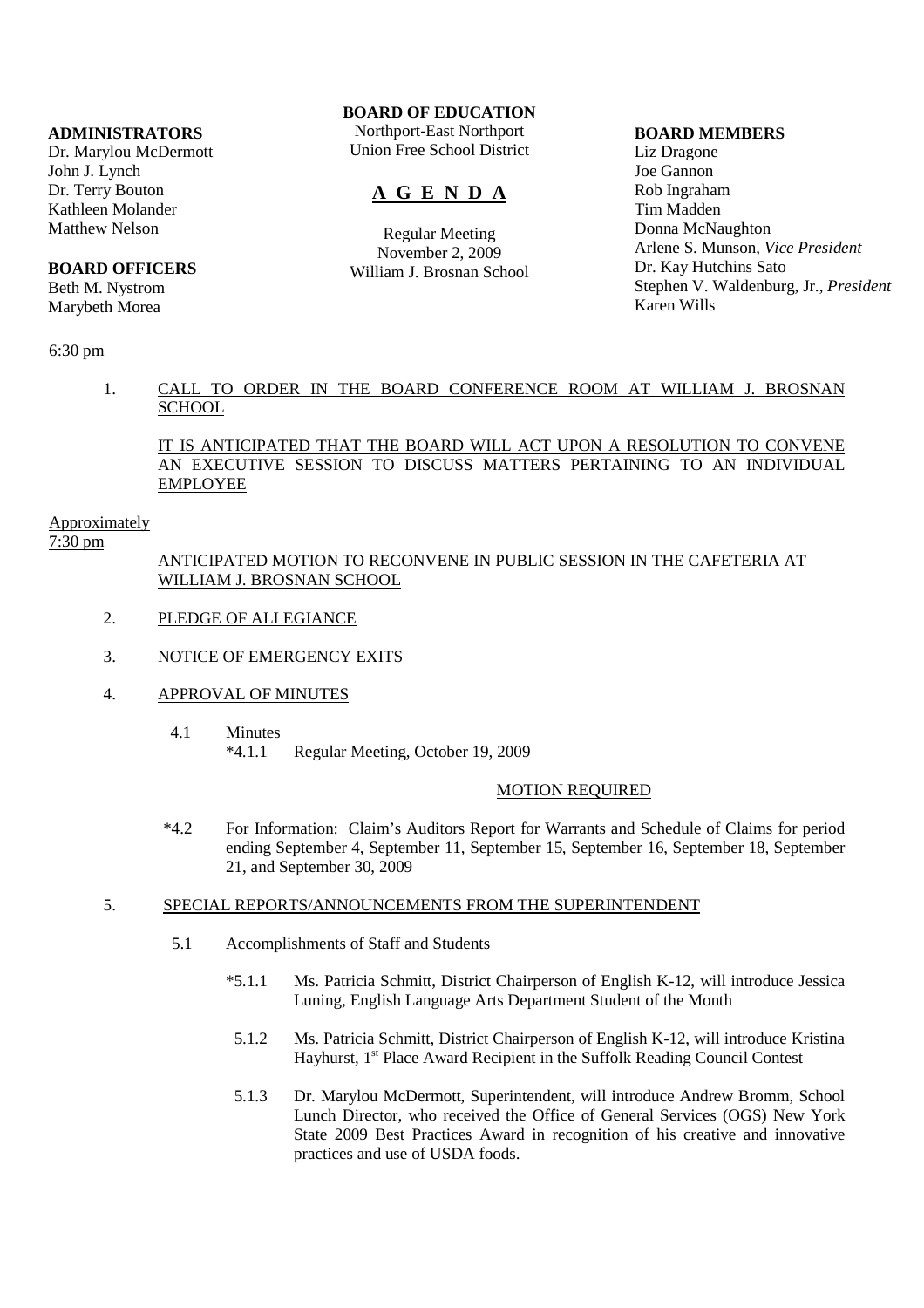\*5.2 Recommendation to receive the Annual Report on Secondary Class Size

### MOTION REQUIRED

- \*5.3 For Information: Report on course catalog changes being considered at the Middle Schools (Note: The final recommendations will be on the agenda for the December 21, 2009 meeting)
- 5.4 Review of instructional initiatives in the following area:
	- \*5.4.1 English Language Arts Ms. Patricia Schmitt presenting (to be forwarded Monday)
	- \*5.4.2 Library Ms. Sally Herzog presenting
- \*5.5 For Information: Upcoming Meetings
- 5.6 Discussion of transportation issues with Board Counsel John Gross

## 6. COMMUNICATIONS

*Please Note: This is the opportunity for persons who had written letters to the Board to speak to the Board regarding the issues raised in their communications. Speakers are asked to keep their comments brief, and to speak for no longer than 5 minutes.*

There were no letters of communication

#### 7. PUBLIC PARTICIPATION

*Please Note: Community members are invited to share their questions, comments, or concerns with the school board. When speaking, citizens should state their name and address for the record and limit their presentation to 5 minutes. Where possible, the board will answer factual questions immediately. A written response may be provided when information is not available. If a response would involve discussion of board policy or decisions which might be of interest to citizens not present at the meeting, the board may place the item on a future meeting agenda*.

#### 8. SUPERINTENDENT'S REPORT, GENERAL - FOR BOARD ACTION

8.1 Recommendation to approve the following Personnel Schedules:

| $*8.1.1$ | Schedule A |                          | <b>Certified Staff</b>  |
|----------|------------|--------------------------|-------------------------|
| $*8.1.2$ | Schedule B |                          | Non-Instructional Staff |
| $*8.1.3$ | Schedule C | $\overline{\phantom{0}}$ | <b>Salary Transfers</b> |
| $*8.1.4$ | Schedule D |                          | Extra Pay               |
| $*8.1.5$ | Schedule K |                          | <b>PDC NASA</b>         |
| $*816$   | Schedule L |                          | PDC UTN                 |

### MOTION REQUIRED

## 9. SUPERINTENDENT'S REPORT, FINANCIAL - FOR BOARD ACTION

- 9.1 Recommendation to authorize the administration to apply for the following Suffolk's Edge Teacher Center Grants:
	- \*9.1.1 \$1,500.00 to be used at East Northport Middle School to develop a picture book library of content area texts (math, social studies, science, language arts)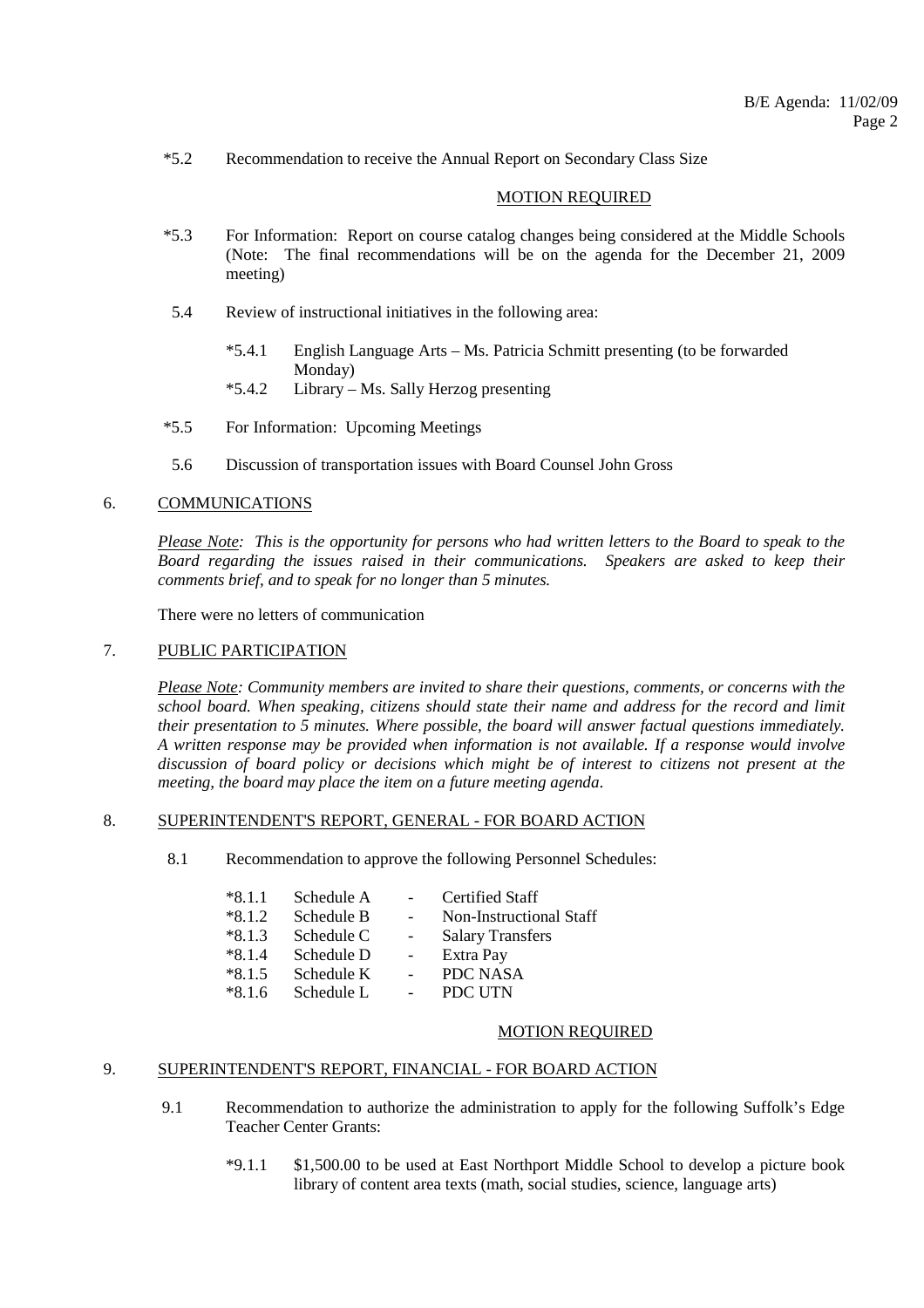- \*9.1.2 \$1,200.00 to be used at East Northport Middle School to create an in-class social studies library to facilitate and stimulate student interest in various historical topics related to the  $8<sup>th</sup>$  grade curriculum
- \*9.1.3 \$1,200.00 to be used at Northport High School to develop an after school program designed to support at-risk adolescents who do not qualify for special education services, have poor attendance, are disengaged from the school environment and experience limited academic success, by providing after school support from professional educators experienced in assisting at-risk students
- \*9.1.4 \$1,500.00 to be used at Dickinson Avenue School to implement an interactive, instructional approach to improve fluency and overall reading achievement among second and third grade special education students in one classroom
- \*9.1.5 \$1,500.00 "C*haracter Education Through Law and Literacy"* grant to be used at Fifth Avenue Elementary School to create a new, student scripted, mock trial based upon the book *Shiloh*, which is read by students at the 5<sup>th</sup> grade level
- \*9.1.6 \$1,500.00 *"The CSI Challenge"* grant to be used at Northport High School to help develop and host a Forensic Science and Criminal Investigation Competition
- \*9.1.7 \$1,500.00 *"Fourth Grade Junior Detectives"* grant to be used at Pulaski Road Elementary School to build literacy skills, especially those assessed on the NYS 4 th grade ELA exam
- \*9.1.8 \$1,500.00 *"Salute to Hospitalized Veterans"* grant to used at East Northport Middle School to conduct a joint effort between two model programs in the district

### MOTION REQUIRED

- 9.2 Recommendation to authorize the administration to apply for the following Target Field Trip **Grant** 
	- \*9.2.1 \$800.00 to offset Fifth Avenue Elementary School's fifth grade student trip to Gettysburg, PA

#### MOTION REQUIRED

- 9.3 Recommendation to approve the following donations to the District:
	- 9.3.1 \$2,168.00 from various donors to the Michael C. Kauffman Memorial Scholarship Fund

#### MOTION REQUIRED

 \*9.4 Recommendation to approve the attached 2009-2010 Instructional Service Agreement between the Northport-East Northport Union Free School District and Developmental Disabilities Institute – (enclosed for Board members)

### MOTION REQUIRED

\*9.5 Recommendation to approve End of Year transfer of funds to balance 2008-2009 budget

### MOTION REQUIRED